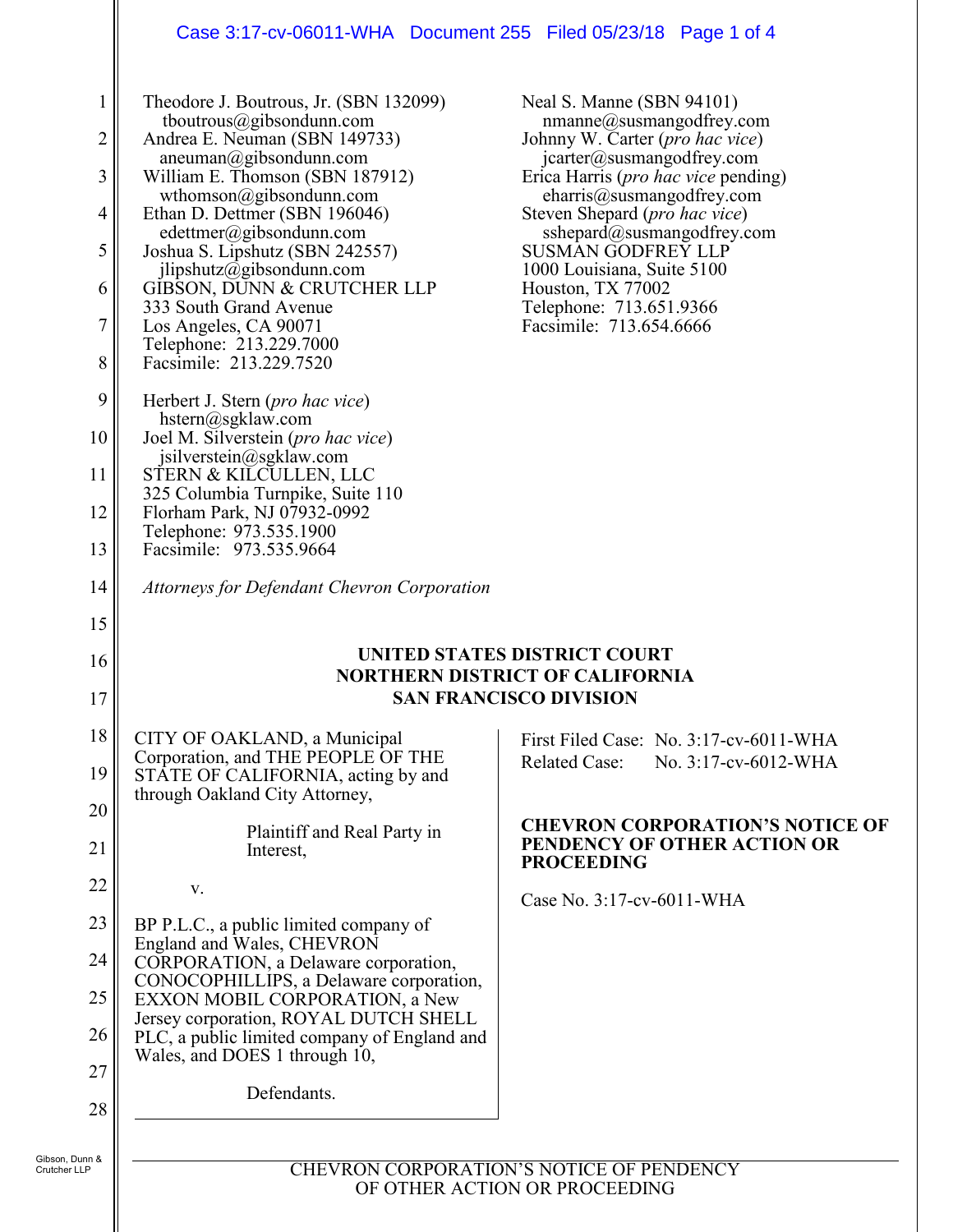|                                      | Case 3:17-cv-06011-WHA Document 255 Filed 05/23/18 Page 2 of 4                                                                                                                                                                                                                                                      |                           |
|--------------------------------------|---------------------------------------------------------------------------------------------------------------------------------------------------------------------------------------------------------------------------------------------------------------------------------------------------------------------|---------------------------|
| $\mathbf{1}$<br>$\overline{c}$<br>3  | <b>CITY AND COUNTY OF SAN</b><br>FRANCISCO, a Municipal Corporation, and<br>THE PEOPLE OF THE STATE OF<br>CALIFORNIA, acting by and through the San<br>Francisco City Attorney DENNIS J.<br>HERRERA,                                                                                                                | Case No. 3:17-cv-6012-WHA |
| $\overline{4}$<br>5                  | Plaintiff and Real Party in<br>Interest,                                                                                                                                                                                                                                                                            |                           |
| 6                                    | $\mathbf{V}$ .                                                                                                                                                                                                                                                                                                      |                           |
| $\boldsymbol{7}$<br>$8\,$<br>9<br>10 | BP P.L.C., a public limited company of<br>England and Wales, CHEVRON<br>CORPORATION, a Delaware corporation,<br>CONOCOPHILLIPS, a Delaware corporation,<br>EXXON MOBIL CORPORATION, a New<br>Jersey corporation, ROYAL DUTCH SHELL<br>PLC, a public limited company of England and<br>Wales, and DOES 1 through 10, |                           |
| 11<br>12                             | Defendants.                                                                                                                                                                                                                                                                                                         |                           |
| 13                                   |                                                                                                                                                                                                                                                                                                                     |                           |
| 14                                   |                                                                                                                                                                                                                                                                                                                     |                           |
| 15                                   |                                                                                                                                                                                                                                                                                                                     |                           |
| 16                                   |                                                                                                                                                                                                                                                                                                                     |                           |
| 17                                   |                                                                                                                                                                                                                                                                                                                     |                           |
| 18                                   |                                                                                                                                                                                                                                                                                                                     |                           |
| 19                                   |                                                                                                                                                                                                                                                                                                                     |                           |
| 20                                   |                                                                                                                                                                                                                                                                                                                     |                           |
| 21                                   |                                                                                                                                                                                                                                                                                                                     |                           |
| 22                                   |                                                                                                                                                                                                                                                                                                                     |                           |
| 23                                   |                                                                                                                                                                                                                                                                                                                     |                           |
| 24                                   |                                                                                                                                                                                                                                                                                                                     |                           |
| 25                                   |                                                                                                                                                                                                                                                                                                                     |                           |
| 26                                   |                                                                                                                                                                                                                                                                                                                     |                           |
| 27                                   |                                                                                                                                                                                                                                                                                                                     |                           |
| 28                                   |                                                                                                                                                                                                                                                                                                                     |                           |
| Gibson, Dunn &<br>Crutcher LLP       | <b>CHEVRON CORPORATION'S NOTICE OF PENDENCY</b><br>OF OTHER ACTION OR PROCEEDING                                                                                                                                                                                                                                    |                           |
|                                      |                                                                                                                                                                                                                                                                                                                     |                           |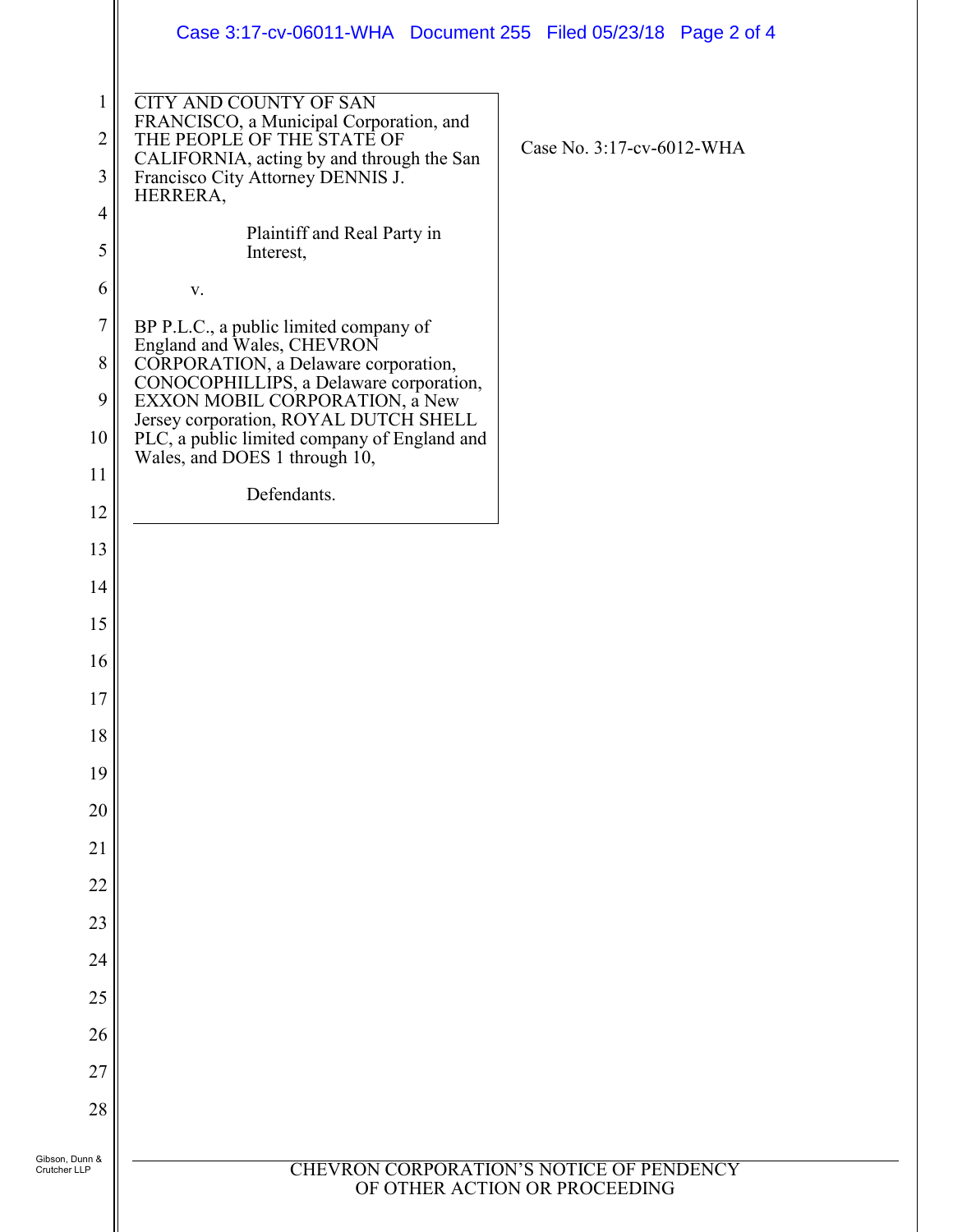## **TO THE COURT AND ALL PARTIES AND THEIR COUNSEL OF RECORD:**

2 4 5 6 7 8 9 10 11 12 13 14 **PLEASE TAKE NOTICE** that, pursuant to Civil Local Rule 3-13, Defendant Chevron Corporation gives notice that a materially similar action has been filed against the same five Defendants in above-captioned actions by King County, Washington, in the Superior Court of the State of Washington in and for King County, captioned as *King County v. BP P.L.C., et al.* (Case No. 18-2-11859-0). The County is represented by the same private attorneys that represent Plaintiffs in these actions. As here, the County purports to bring state common law claims for public nuisance (and trespass) based on alleged injuries arising from the phenomena of global warming and climate change. The County's alleged injuries, like Plaintiffs', include sea level rise and flood damage. The County claims that Defendants can be held liable for these and other alleged injuries based on Defendants' production, marketing, and sale of fossil fuels, although they do not allege that Defendants' conduct violated any federal or state statute or regulation. The County demands an abatement fund to finance "the use of coastal armament to protect against sea level rise, and other resiliency measures to protect against global warming-induced injuries."

A copy of the complaint in *King County* is attached hereto as Exhibit A. Chevron Corporation has not yet been served. Chevron Corporation anticipates removing this action to federal district court, and therefore has not yet determined whether any coordination between the *King County* proceeding and these proceedings is necessary at this time.

1

3

15

16

17

18

19

20

21

22

23

24

25

26

27